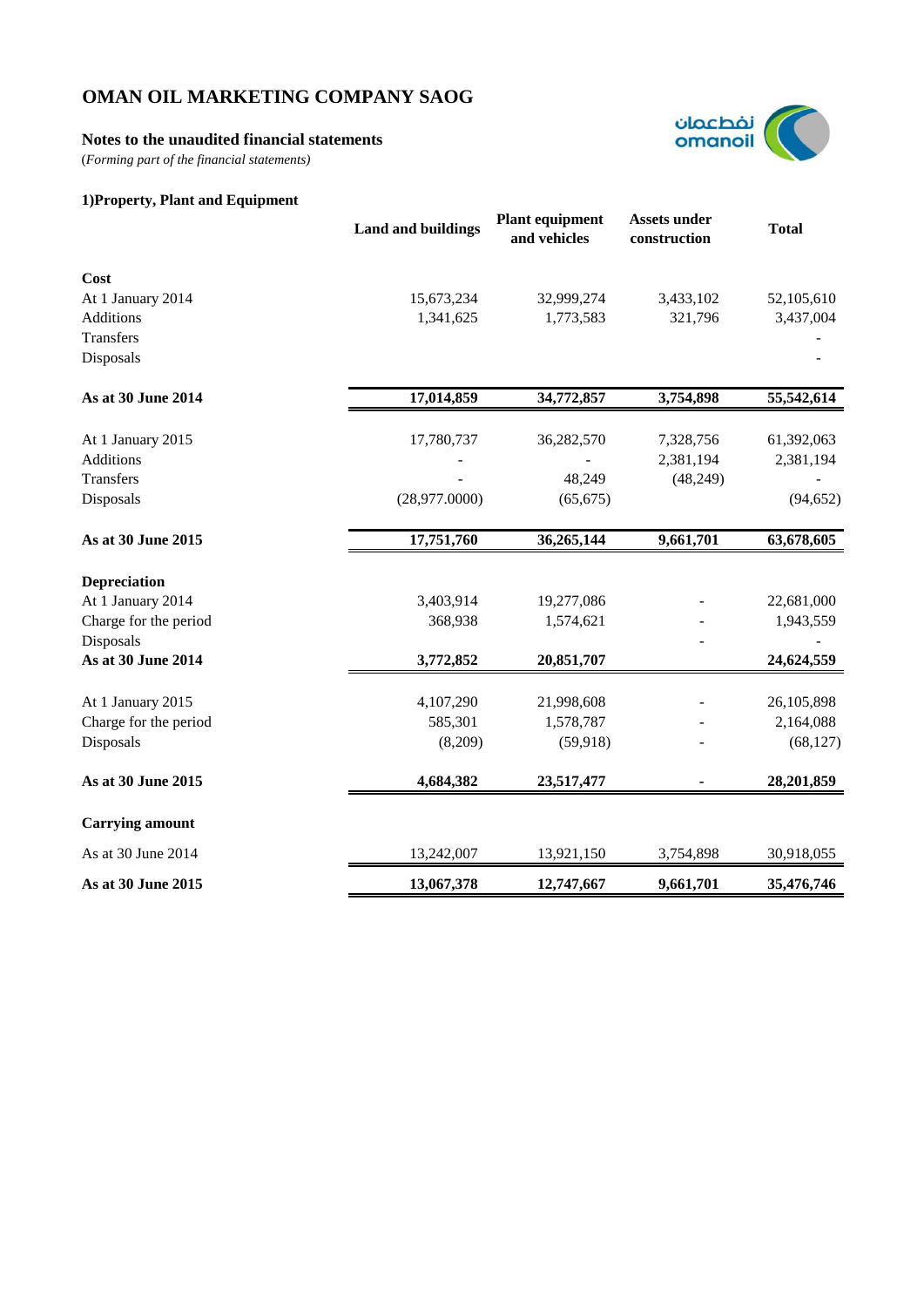**Notes to the unaudited financial statements**





## **2) Investment in joint venture**

Investment in joint venture represents the Company's participation in 50% of the equity interest of Omanoil Matrix Marine Services LLC ("the Joint Venture"), a Company incorporated in Oman on 28 April 2010. The other shareholder of the Joint Venture is Matrix Marine Holding GmbH, a company incorporated in Germany. The objective of the Joint Venture is to sell oil and their by products and supply fuel at the Port of Sohar.

Summarised financial information of the Joint Venture at the end of the reporting period is as follows:

|                                                         | 30-Jun-15<br>RO | 30-Jun-14<br><b>RO</b> |
|---------------------------------------------------------|-----------------|------------------------|
| Total assets                                            | 3,994,561       | 3,746,143              |
| Total liabilities                                       | (3,255,890)     | (3,573,421)            |
| Net assets                                              | 738,671         | 172,722                |
| Company's share in Net assets of the Joint Venture      | 369,336         | 86,361                 |
| (Loss)/Profit from Joint venture for the period         | (380,000)       | (5,103)                |
| Company's share of (Loss)/Profit from the Joint Venture | (190,000)       | (2, 552)               |

#### **3) Investment in Associate**

#### **Muscat Gas SAOG**

This represents a 9.18% non controlling interest in Muscat Gases Company SAOG ("MG"), an Omani Joint Stock Company incorporated in the Sultanate of Oman on 13 November 1989 under a trade license issued by the Ministry of Commerce & Industry which is engaged in manufacturing and selling of various types of industrial and cooking gases.

A representative from OOMCO management has been appointed to the Board of MG with effect from 9th Feb 2013, which deemed to have given the power to participate in the financial and operating policy decisions of MG. Further, the Company intends to hold this investment for an indefinite period of time. The above qualifies MG investment to be an Associate.

Summarised financial information of the Investment in Associate at the end of the reporting period is as follows:

|                                                | 30-Jun-15   | 30-Jun-14   |
|------------------------------------------------|-------------|-------------|
|                                                | RO          | <b>RO</b>   |
| Total assets                                   | 9,867,766   | 8,870,680   |
| <b>Total liabilities</b>                       | (3,132,416) | (2,165,675) |
| Net assets                                     | 6,735,350   | 6,705,005   |
| Company's share in Net assets of the Associate | 618,103     | 615,318     |
| Company's Cost of Investment                   | 2,449,038   | 2,421,773   |
| Share of profit from Associate                 | 61,714      | 81,493      |
| Dividend Received                              | (110, 126)  | (110, 126)  |
| Carrying value of Investment in Associate      | 2,400,626   | 2,393,140   |
| Income                                         | 4,677,540   | 5,132,012   |
| Expense                                        | (4,005,274) | (4,244,284) |
| Profit of Associate for the period             | 672,266     | 887,728     |
| Company's share in profit of the Associate     | 61,714      | 81,493      |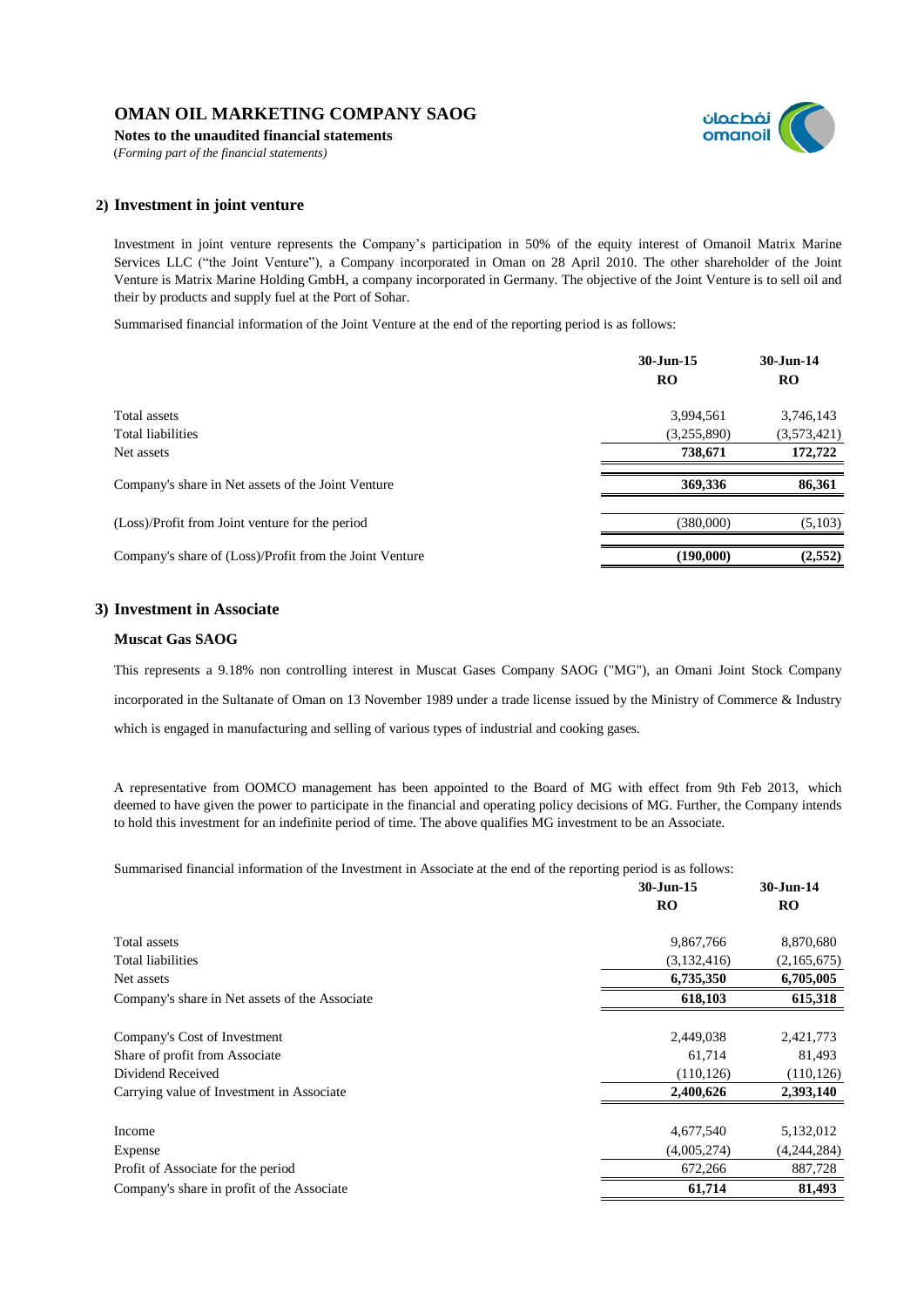**Notes to the unaudited financial statements**

(*Forming part of the financial statements)*



29,451,929 26,195,248

### **3) Investment in Associate -Continue**

#### **Lubchem International Industry LLC**

This represents a 40% non controlling interest in Lubchem International Industry LLC "LII". The Company is incorporated in the Emarat of Ras Al Khaima - UAE on 19th November 2009 under a trade license issued by RAK Investment Authority (RAKIA) – Government of Ras-Al-Khaimah, which is engaged in lubricant and grease manufacturing and chemical blending.

Two representative from OOMCO management have been appointed to the Board of "LII", which deemed to have given the power to participate in the financial and operating policy decisions of "LII". Further, the Company intends to hold this investment for an indefinite period of time and above qualifies "LII" investment to be recognised as an Associate.

|                                                        | 30-Jun-15<br>RO | 30-Jun-14<br>RO        |
|--------------------------------------------------------|-----------------|------------------------|
| Carrying value of Investment in Associate              | 400,298         | 308,999                |
| 4) Inventories                                         |                 |                        |
|                                                        | 30-Jun-15       | 30-Jun-14              |
|                                                        | RO              | RO                     |
| Oil and lubricants                                     | 6,815,894       | 6,718,963              |
| Stores and spares                                      | 7,498           | 7,498                  |
| Less: allowance for slow moving and obsolete inventory | (15,000)        | (15,000)               |
|                                                        | 6,808,392       | 6,711,461              |
| 5) Trade and other receivables                         |                 |                        |
|                                                        | 30-Jun-15<br>RO | 30-Jun-14<br>RO        |
| Trade receivables                                      | 37,158,370      | 36,051,796             |
| Less: allowance for impaired debts                     | (1,090,806)     | (1,019,400)            |
|                                                        | 36,067,564      | 35,032,396             |
| Amounts due from related parties (Note-16)             | 2,824,034       | 1,038,479              |
| Other receivables                                      | 483,927         | 602,424                |
| Prepaid expenses                                       | 2,211,772       | 2,020,723              |
|                                                        | 41,587,297      | 38,694,022             |
| 6) Cash and cash equivalents                           |                 |                        |
|                                                        | 30-Jun-15<br>RO | 30-Jun-14<br><b>RO</b> |
|                                                        |                 |                        |
| Cash in hand                                           | 65,778          | 69,701                 |
| Cash at bank                                           | 29,386,151      | 31,125,547             |
|                                                        | 29,451,929      | 31,195,248             |

Less: Deposits (5,000,000) (6,000,000)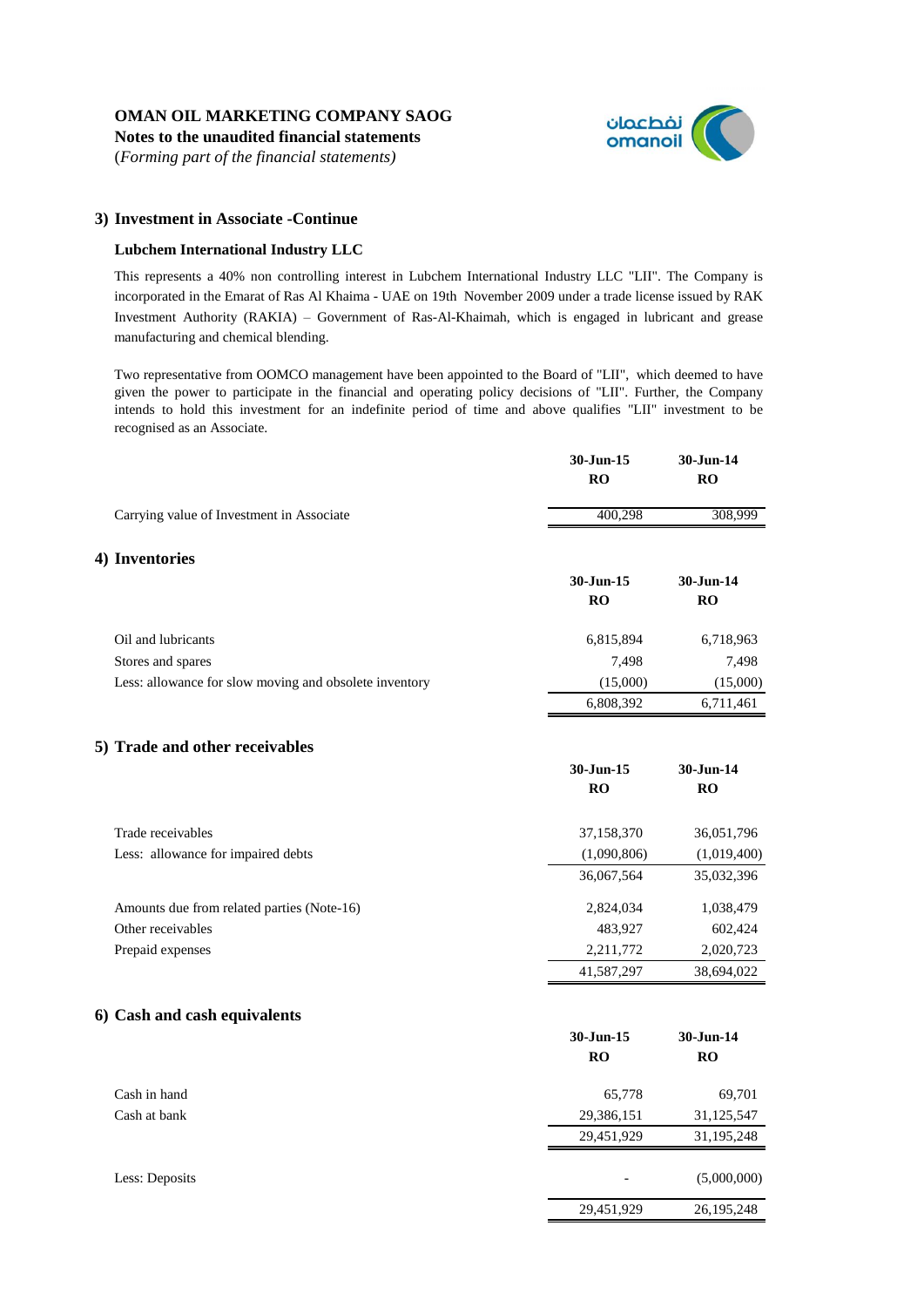**Notes to the unaudited financial statements**

(*Forming part of the financial statements)*



| 7) Share capital                           | Number of shares       |            |
|--------------------------------------------|------------------------|------------|
|                                            | $30 - \text{Jun} - 15$ | 30-Jun-14  |
| 3,225,000 Multi-vote shares of RO 0.1 each | 3,225,000              | 3,225,000  |
| 61,275,000 Ordinary shares of RO 0.1 each  | 61.275,000             | 61,275,000 |
|                                            | 64,500,000             | 64,500,000 |

Share of the company who own 10% or more of the company's shares, whether in their name or through a nominee account, are as follows;

| Oman Oil Company SAOC – Multi-vote shares     | 3.225,000  | 3,225,000  |
|-----------------------------------------------|------------|------------|
| – Ordinary shares                             | 28.380.000 | 28,380,000 |
| Civil Services Pension Fund – Ordinary shares | 8.352.027  | 8.352.027  |
|                                               | 39,957,027 | 39,957,027 |

# **8) Legal reserve**

As required by the Commercial Companies Law of the Sultanate of Oman, 10% of the profit of each year is transferred to a legal reserve until the reserve reaches a minimum one-third of the issued share capital. The Company has resolved to discontinue any further transfers to this reserve, as the reserve equals one-third of the issued share capital. This reserve is not available for distribution.

# **9) Employees' end of service benefits**

| Movement in the liability is as follows: | $30 - \text{Jun} - 15$<br><b>RO</b> | 30-Jun-14<br><b>RO</b> |
|------------------------------------------|-------------------------------------|------------------------|
| Balance at 1 January                     | 303,925                             | 336,117                |
| Accrued during the period                |                                     | 21,700                 |
| End of service benefits paid             |                                     | (12,188)               |
| Balance as at 30 June                    | 303,925                             | 345.629                |

# **10) Provision for site restoration and abandonment cost**

| Movement in the provision is as follows:       | 30-Jun-15<br><b>RO</b> | 30-Jun-14<br>RO   |
|------------------------------------------------|------------------------|-------------------|
| Balance at 1 January<br>Additional provision   | 581,007                | 472,407<br>17,869 |
| Unwind of discount (included in finance costs) | 7.470                  | 28,344            |
| Balance as at 30 June                          | 588,477                | 518,620           |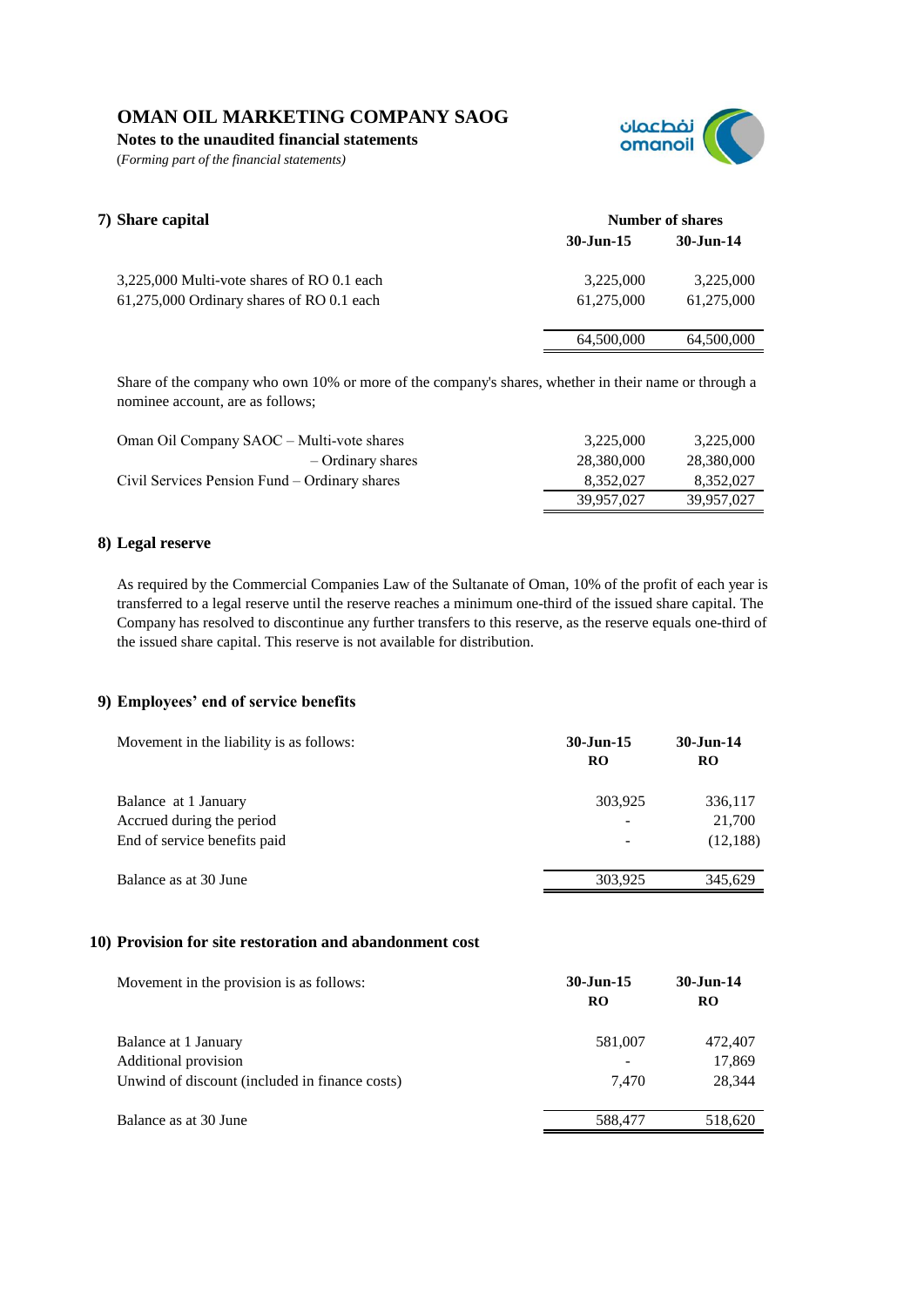**Notes to the unaudited financial statements**

(*Forming part of the financial statements)*



## **11) Trade and other payables**

|                                   | 30-Jun-15<br>RO | $30$ -Jun-14<br><b>RO</b> |
|-----------------------------------|-----------------|---------------------------|
| Trade payables                    | 2.568.747       | 3,743,255                 |
| Due to related parties (Note-16)  | 28,953,249      | 27,404,667                |
| Accrued expenses                  | 7,424,190       | 7,649,337                 |
| Directors' remuneration provision | 88,200          | 88,200                    |
|                                   | 39,034,386      | 38,885,459                |

## **12) Bank borrowings**

| <b>RO</b><br><b>RO</b><br>20,000,000<br>Short Term loan<br>20,000,000<br>8,400<br>Term loan I<br>2,196,256<br>3,517,971<br>Term loan II<br>22,196,256<br>23,526,371<br><b>Current portion</b><br>Short Term loan<br>20,000,000<br>20,000,000<br>8,400<br>Term loan I<br>1,321,714<br>1,319,571<br>Term loan II<br>21,321,714<br>21,327,971<br><b>Non-current portion</b><br>Term loan I<br>874,542<br>2,198,400<br>Term loan II | 30-Jun-15 | 30-Jun-14 |
|---------------------------------------------------------------------------------------------------------------------------------------------------------------------------------------------------------------------------------------------------------------------------------------------------------------------------------------------------------------------------------------------------------------------------------|-----------|-----------|
|                                                                                                                                                                                                                                                                                                                                                                                                                                 |           |           |
|                                                                                                                                                                                                                                                                                                                                                                                                                                 |           |           |
|                                                                                                                                                                                                                                                                                                                                                                                                                                 |           |           |
|                                                                                                                                                                                                                                                                                                                                                                                                                                 |           |           |
|                                                                                                                                                                                                                                                                                                                                                                                                                                 |           |           |
|                                                                                                                                                                                                                                                                                                                                                                                                                                 |           |           |
|                                                                                                                                                                                                                                                                                                                                                                                                                                 |           |           |
|                                                                                                                                                                                                                                                                                                                                                                                                                                 |           |           |
|                                                                                                                                                                                                                                                                                                                                                                                                                                 |           |           |
|                                                                                                                                                                                                                                                                                                                                                                                                                                 |           |           |
|                                                                                                                                                                                                                                                                                                                                                                                                                                 |           |           |
|                                                                                                                                                                                                                                                                                                                                                                                                                                 |           |           |
|                                                                                                                                                                                                                                                                                                                                                                                                                                 |           |           |
|                                                                                                                                                                                                                                                                                                                                                                                                                                 |           |           |
|                                                                                                                                                                                                                                                                                                                                                                                                                                 |           |           |
|                                                                                                                                                                                                                                                                                                                                                                                                                                 |           |           |
|                                                                                                                                                                                                                                                                                                                                                                                                                                 | 874,542   | 2,198,400 |

#### **Long term Loans -**

The long term loan (I) is unsecured and the rate is 4% per annum. The repayment of the loan will commence one month after the final drawdown

The long term loan (II) is unsecured and the rate is 3.2% per annum. The repayment of the loan commenced in October 2013 of USD 285K per month for 42 months.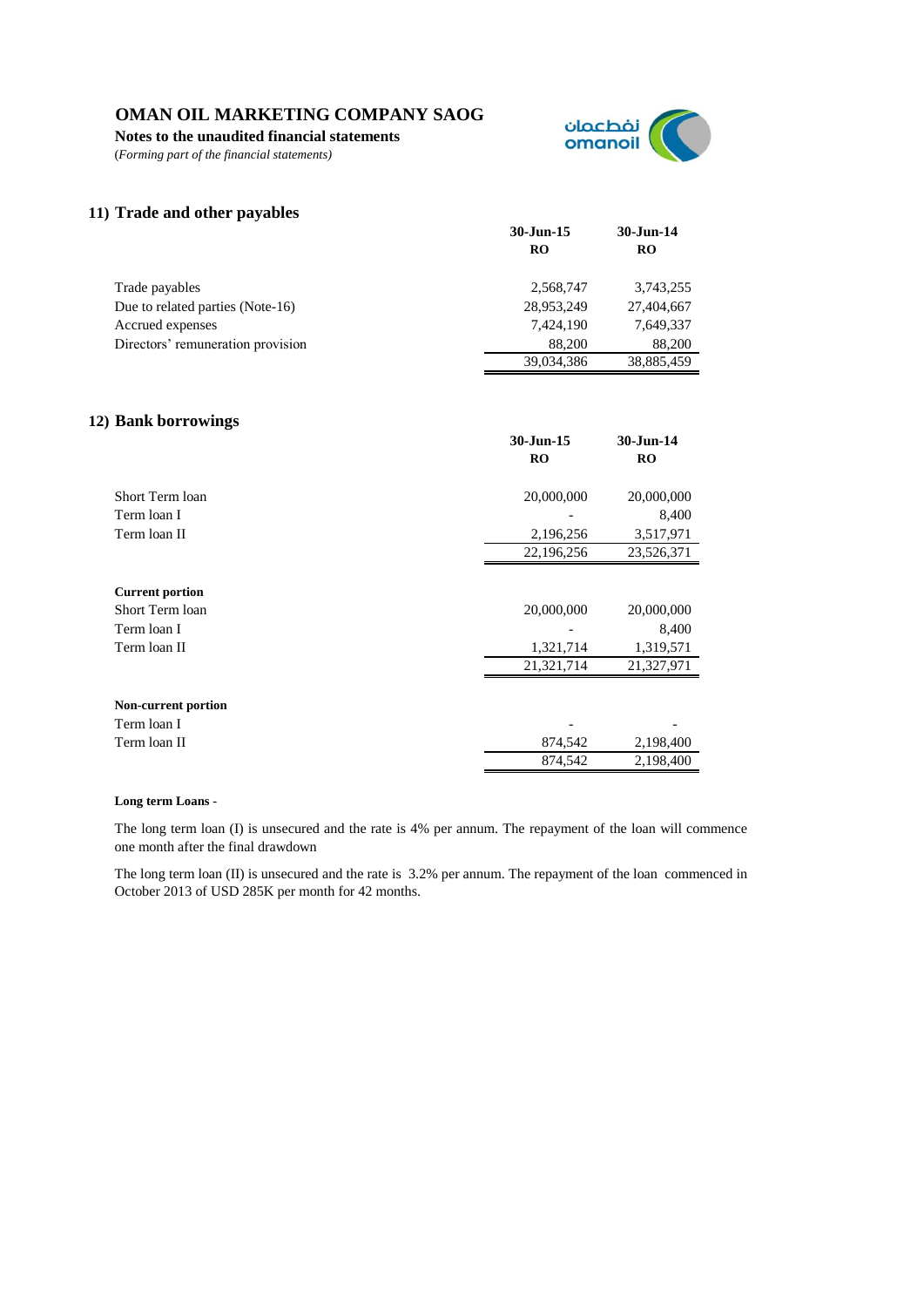**Notes to the unaudited financial statements**

(*Forming part of the financial statements)*



# **13) Income tax 30-Jun-15 30-Jun-14 RO RO** *Current liability:* Current period 753,802 729,049 Prior years 69,854 825,134 798,903 *Comprehensive Income Statement* Current period 753,802 729,049 Reversal of excess tax provision relating to earlier years - - Deferred tax relating to origination and reversal of temporary difference 753,802 729,049 *Deferred tax asset:* At 1 January 213,911 150,450 Movement for the period At end of the period 213,911 150,450 **The deferred tax asset comprises the following differences** Provision and other charges 235,301 223,370 Property and other equipment (21,390) (72,920) 213,911 150,450

The Company is subject to income tax in accordance with the income tax law of the Sultanate of Oman at the enacted tax rate of 12% of taxable income in excess of RO 30,000. For the purpose of determining the tax expense for the year, the accounting profit has been adjusted for tax purposes.

#### **14) Environmental provision**

| Movement in the provision is as follows: | 30-Jun-15<br><b>RO</b> | $30 - Jun-14$<br><b>RO</b> |
|------------------------------------------|------------------------|----------------------------|
| Balance at 1 January                     | 626,765                | 626,765                    |
| Provided during the period               | -                      |                            |
| Utilized                                 | (34.920)               |                            |
| Balance as at 30 June                    | 591,845                | 626,765                    |

The Company provides for environmental remediation costs based on environmental contamination assessments made on its delivery and storage sites

#### **15) Net finance income**

|                   | $30$ -Jun-15 | $30 - Jun-14$ |
|-------------------|--------------|---------------|
|                   | RO           | <b>RO</b>     |
| Interest expenses | (85, 124)    | (93, 851)     |
| Interest income   | 116,305      | 109,014       |
|                   | 31,181       | 15,163        |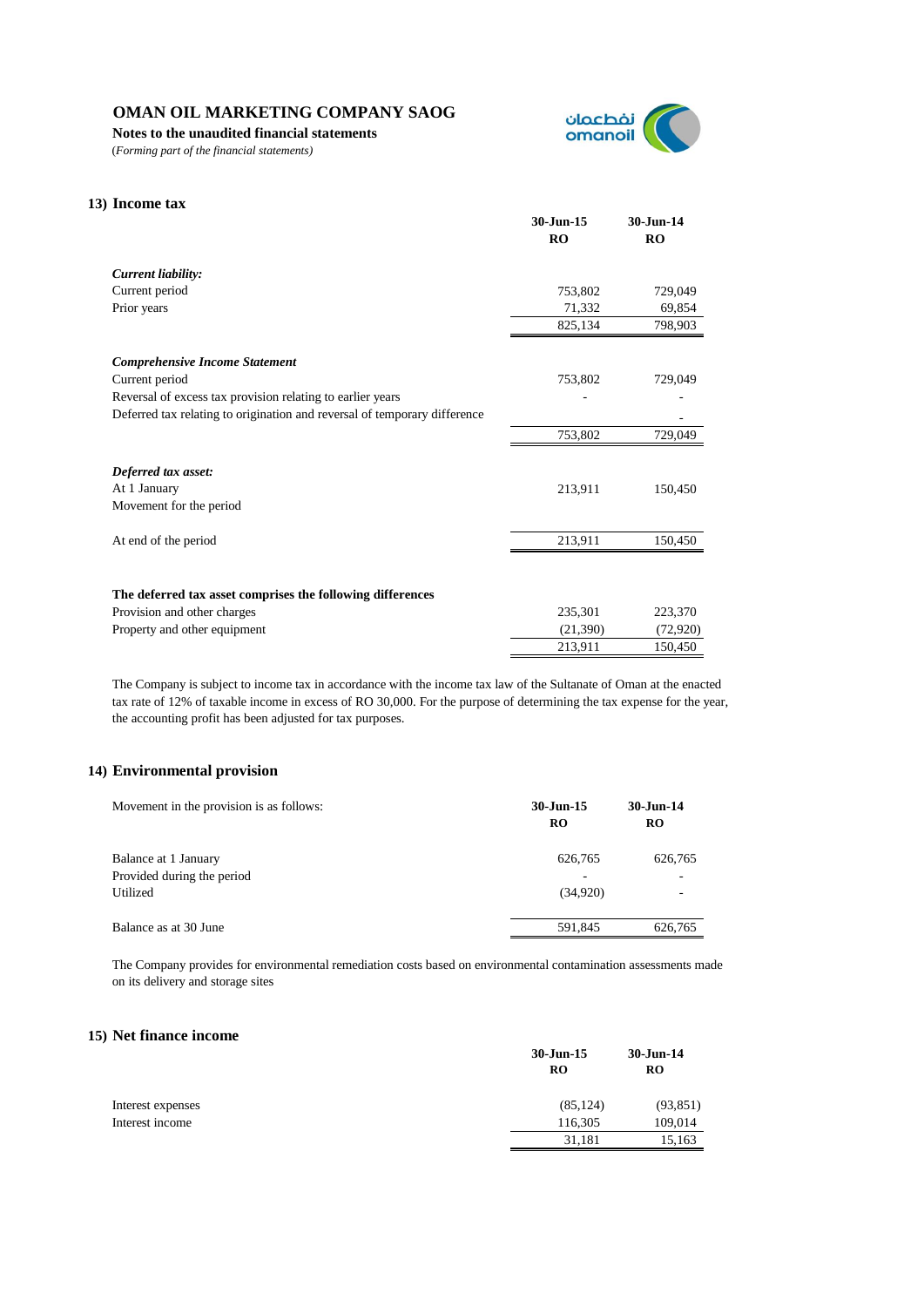**Notes to the unaudited financial statements**



(*Forming part of the financial statements)*

#### **16) Related party transactions**

Related parties comprise the shareholders, directors and business entities in which they have the ability to control or exercise significant influence in financial and operating decisions.

The Company has entered into transactions with entities over which certain Directors are able to exercise significant influence. In the normal course of business, the Company provides services on commercial terms to related parties and avails services from related parties. The Directors believe that the terms of providing and receiving such services are comparable with those that could be obtained from third parties.

The volumes of significant related party transactions during the year and with parties with a shareholding of 10% or more in the Company and / or related to Directors, were as follows:

|                                                         | 30-Jun-15      | 30-Jun-14    |
|---------------------------------------------------------|----------------|--------------|
|                                                         | R <sub>O</sub> | RO           |
|                                                         |                |              |
| <b>Revenue</b>                                          |                |              |
| Fuel sales to filling stations owned by directors       | 17,990,839     | 9,727,232    |
| Fuel sales to commercial customers related to directors | 26, 213, 873   | 16, 141, 650 |
| Fuel sales to Joint Venture                             | 1,617,399      | 1,014,944    |
| Costs                                                   |                |              |
| Fuel Purchases from related parties                     | 163,255,822    | 150,089,341  |
| Brand royalty                                           | 160,402        | 147,969      |
| Remuneration to directors                               | 88,200         | 88,200       |
| Directors' sitting fees                                 | 11,600         | 12,800       |
| Net interest paid to related parties                    | 24,561         | 9,453        |
| <b>Balances</b>                                         |                |              |
| <b>Bank</b> balances                                    | 89,437         | 145,138      |
| Due from related parties                                | 2,824,034      | 1,038,479    |
| Due to related parties                                  | 28,953,249     | 27,404,667   |
|                                                         |                |              |

### **17) Staff cost**

|                                                                                                               | 30-Jun-15<br><b>RO</b>          | 30-Jun-14<br><b>RO</b>                   |
|---------------------------------------------------------------------------------------------------------------|---------------------------------|------------------------------------------|
| Wages, salaries and allowances<br>End of service benefits<br>Social security costs<br>Other employee benefits | 2,540,837<br>150,896<br>180,897 | 2,315,620<br>21,700<br>77,321<br>137,253 |
|                                                                                                               | 2,872,630                       | 2,551,894                                |